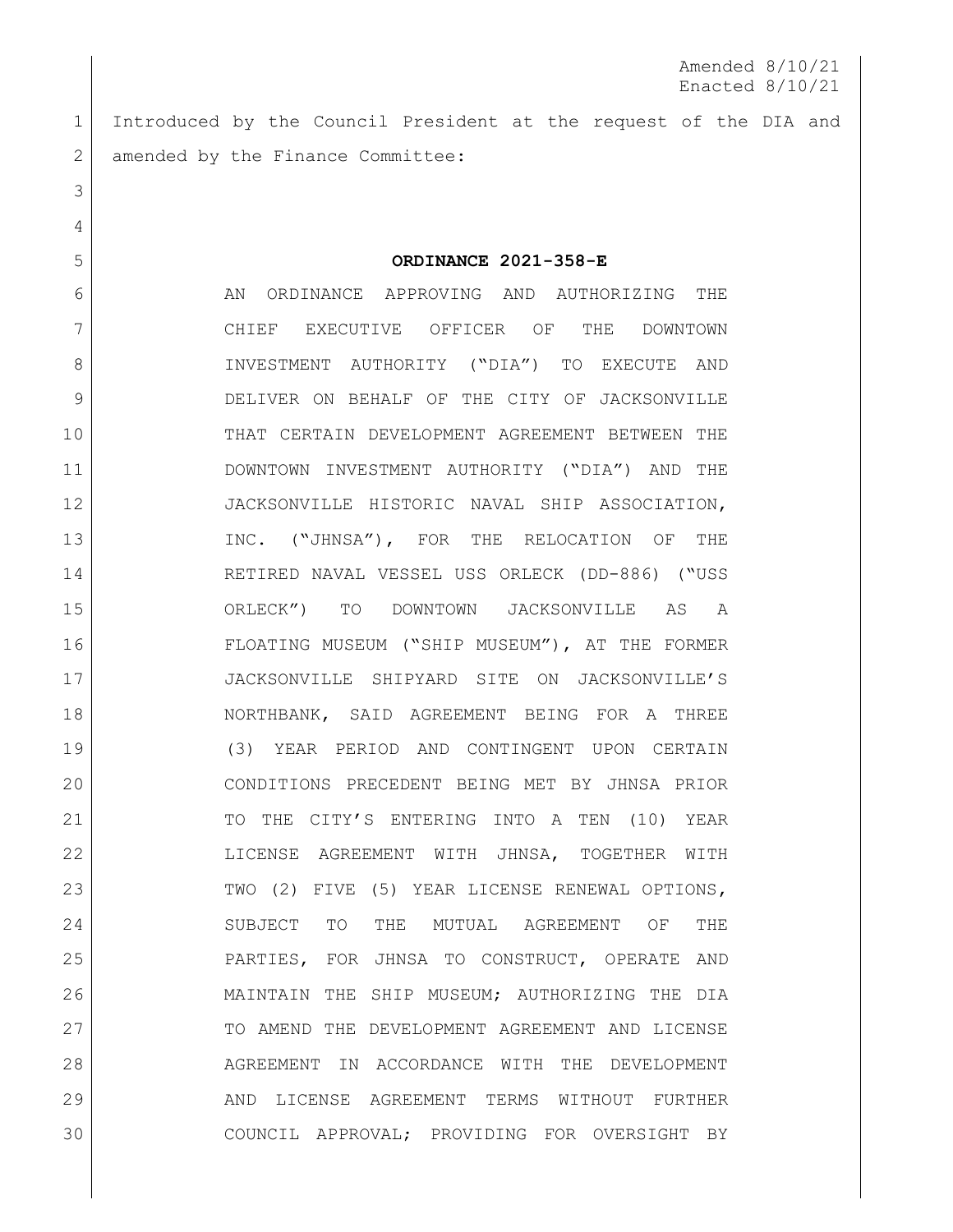## 1 THE DIA: PROVIDING AN EFFECTIVE DATE.

 **WHEREAS,** the Jacksonville Historic Naval Ship Association, Inc. ("JHNSA") has approached the Downtown Investment Authority ("DIA") with plans to moor the retired naval vessel USS Orleck at the former Jacksonville Shipyard's north/south bulkhead on the 7 north bank of the St. Johns River; and

 **WHEREAS**, establishing the USS Orleck in downtown Jacksonville as a Ship Museum and tourist attraction would benefit the City, the 10 Navy, and the public; and

 **WHEREAS,** the JHNSA has taken title to the USS Orleck and has approached the Downtown Investment Authority ("DIA") with plans to moor the USS Orleck at the former Jacksonville Shipyard's north/south bulkhead on the north bank of the St. Johns River and 15 to operate the Ship Museum (the "Project"); and

 **WHEREAS,** the DIA has evaluated the Project and has proposed a development agreement and license agreement to ensure the Project's 18 overall operation is satisfactory and contributing to the City, including the obligation of JHNSA to relocate or remove the USS Orleck, at no cost to the City, if the DIA determines at anytime that the USS Orleck is not contributing to the improvement of 22 Downtown Jacksonville; and

 **WHEREAS**, the DIA, pursuant to its Resolution dated January 15, 2020, attached hereto as **Exhibit 1**, has requested that the Council 25 of the City of Jacksonville, Florida approve this Ordinance; now 26 therefore

 **BE IT ORDAINED** by the Council of the City of Jacksonville:

 **Section 1. Recitals Correct.** The above recitals are true 30 and correct, and by this reference are incorporated herein.

**Section 2. Authorization.** There is hereby approved and

 $- 2 -$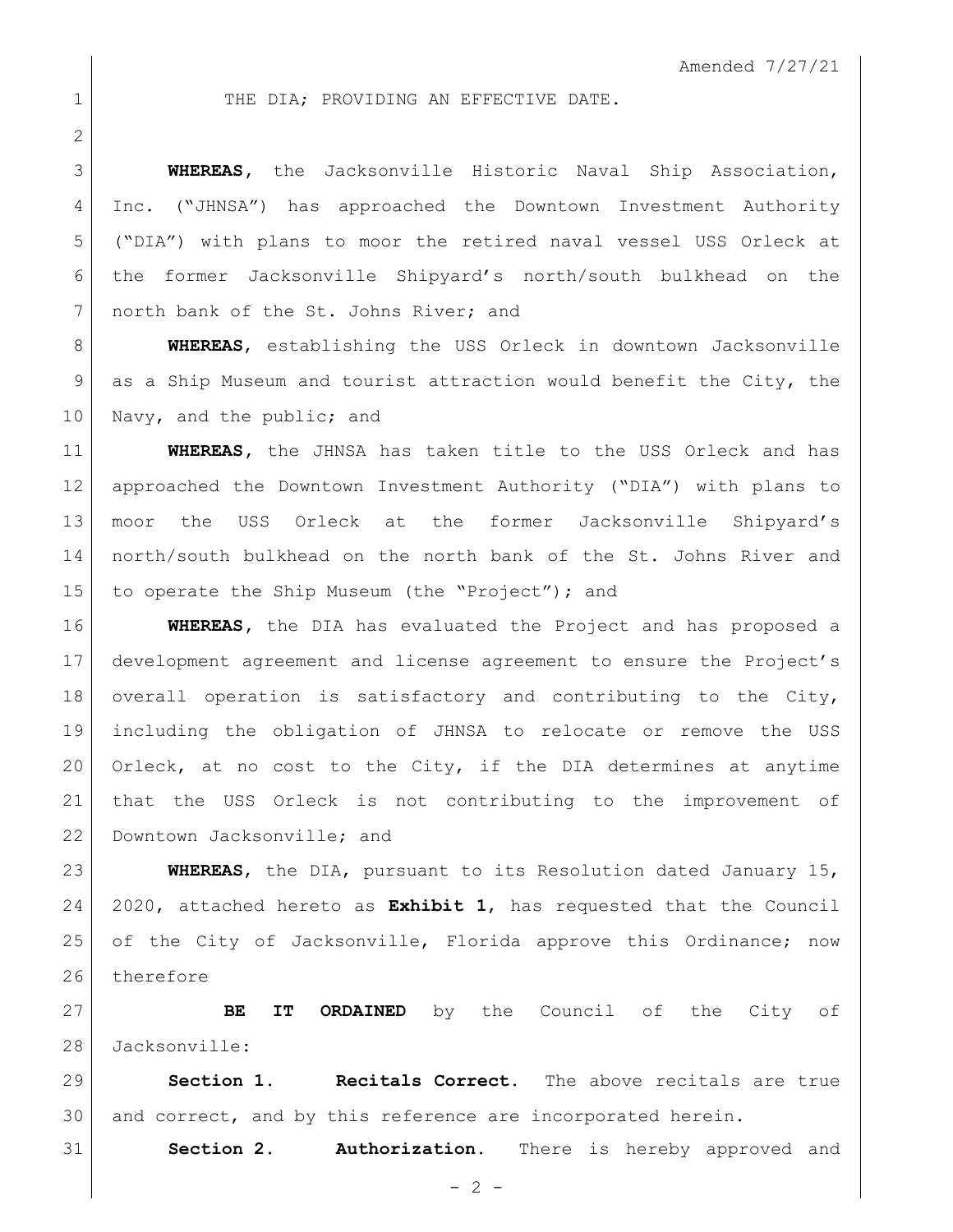## Amended 7/27/21

1 the Chief Executive Officer of the DIA is hereby authorized to execute and deliver that certain Development Agreement (the "Agreement") between the DIA and JHNSA for the relocation of the USS Orleck to Downtown Jacksonville as a floating museum ("Ship Museum") at the former Jacksonville Shipyard site in Jacksonville's Northbank Downtown Community Redevelopment Area, substantially in the form as placed **Revised On File** with the Legislative Services Division, and all such other documents, necessary or appropriate to 9 effectuate the purpose of this Ordinance, including the ten (10) year license agreement for JHNSA to construct, operate and maintain the Ship Museum, together with two (2) five (5) year license renewal options subject to the mutual agreement of the parties, upon JHNSA's satisfaction of certain conditions precedent contained 14 in the Agreement.

 **Section 3. Additional Authorization.** The Chief Executive Officer of the DIA is hereby authorized to execute additional amendments to the Development Agreement and License Agreement where authorized in accordance with the Development Agreement and License Agreement terms, so long as the amendments to the agreements are technical amendments that do not increase the financial obligations 21 of the City or the Downtown Investment Authority.

 **Section 4. Oversight Department.** The DIA shall oversee the Project in accordance with this Ordinance and the Agreement.

 **Section 5. Effective Date.** This Ordinance shall become effective upon signature by the Mayor or upon becoming effective 26 without the Mayor's signature.

Form Approved:

29 /s/ Paige H. Johnston Office of General Counsel Legislation prepared by John Sawyer

 $- 3 -$